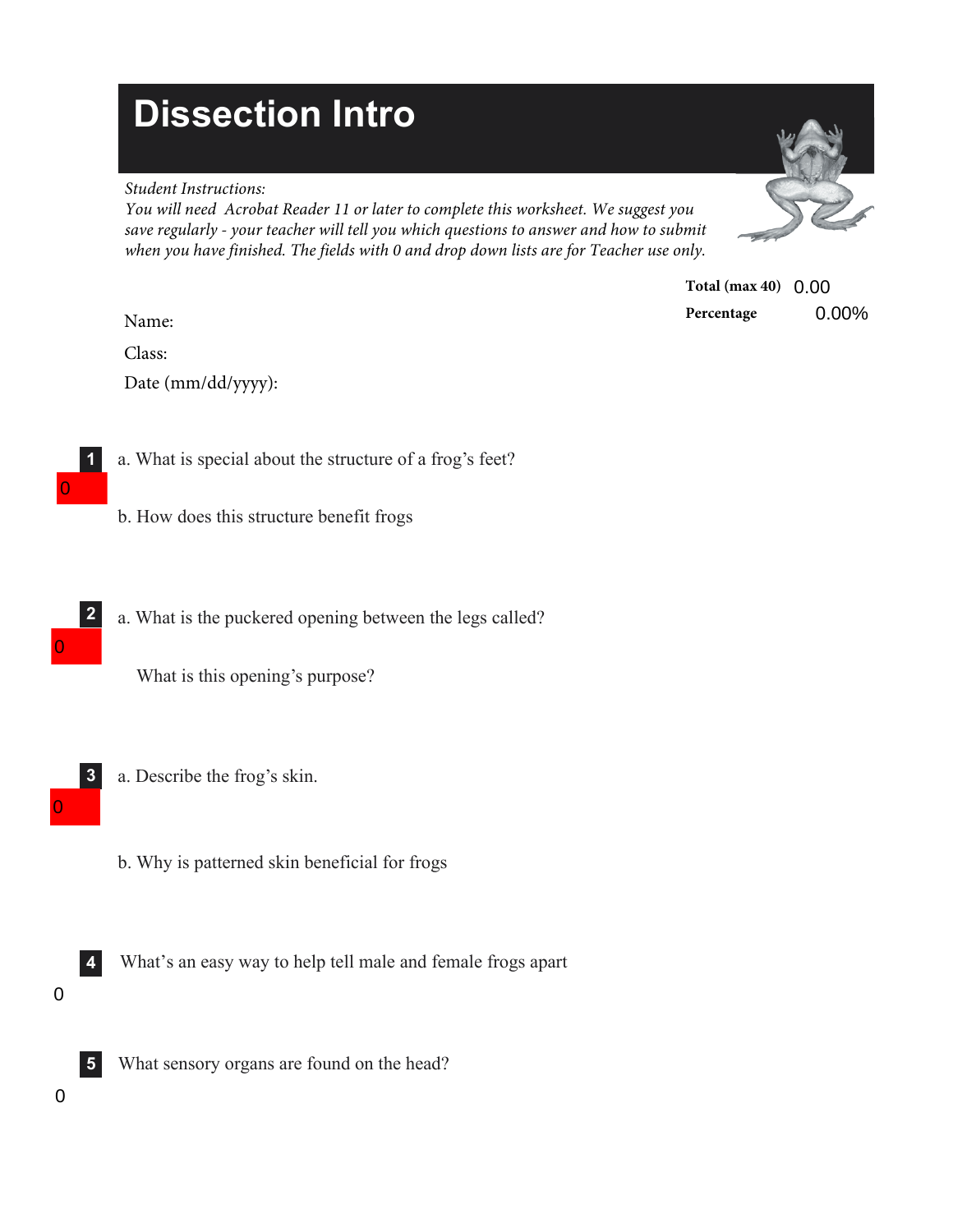**6** Use the pencil tool to draw the cuts needed to dissect the eye.  $\overline{0}$  0



**8**

0

What frequently happens to the eyes of preserved frogs?



What might you have to cut to remove the eye?



Use the pencil tool to draw the cuts needed to dissect the tympanum:





0

What structures do you have to cut to expose the tympanic cavity?

**11** What bone is clearly visible after removing the tympanic membrane?

**12** What do you have to cut to dissect the mouth?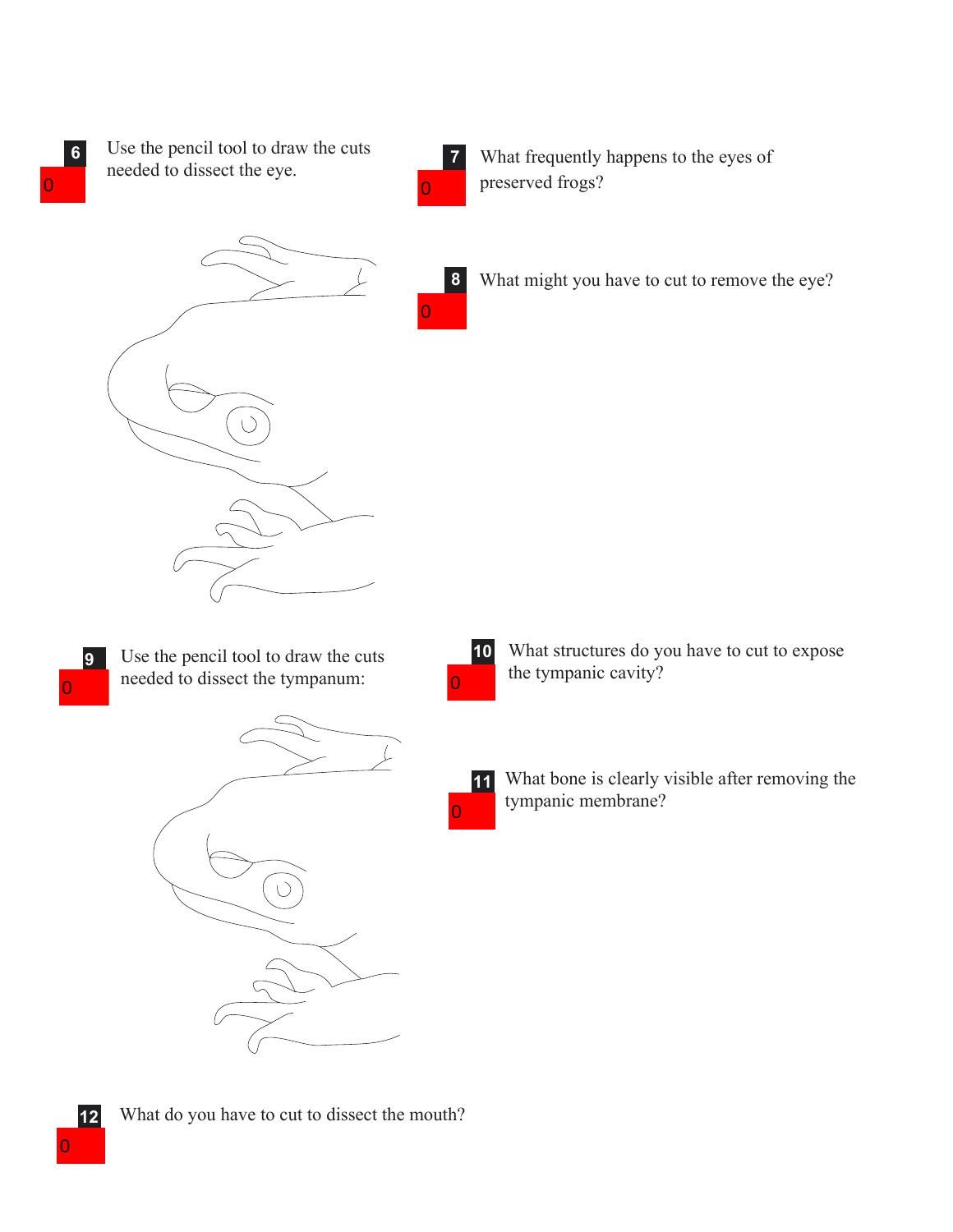

**15** What structures must be cut before removing the brain?

0